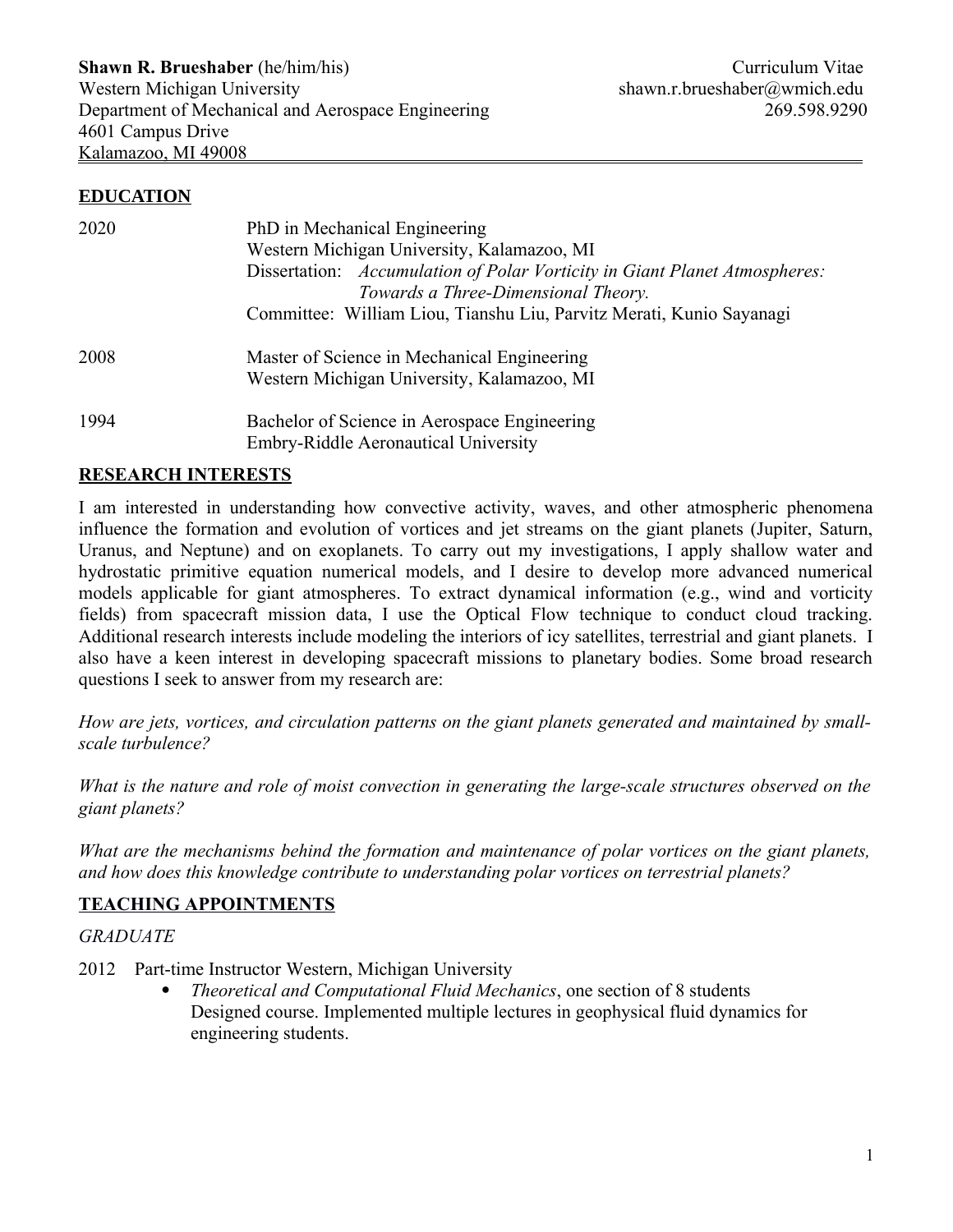## *UNDERGRADUATE*

- 2017 Part-time Instructor, Western Michigan University
	- *Introduction To Mechanical Engineering*, one section of 120 students. Supervised two teaching assistants.
	- *Material Science I*, one section of 63 students. Supervised one teaching assistant.
	- *Thermodynamics I,* one section of 47 students. Supervised one teaching assistant.
- 2016 Part-time Instructor, Western Michigan University
	- *Material Science I*, two sections of 34 and 38 students each. Supervised one teaching assistant.
	- *Thermodynamics I*, one section of 38 students.
- 1995 Adjunct Instructor Greenbrier Community College
	- *Developmental Algebra*, two sections of 45-50 students each.

## **PEER-REVIEWED PUBLICATIONS**

- **Brueshaber, S.R**, and Sayanagi, K.M. *Effects of Forcing Scale and Intensity on the Emergence and Maintenance of Polar Vortices on Saturn and the Ice Giants. Icarus [\(](https://doi.org/10.1016/j.icarus.2019.02.001)2020) (In Review)*
- Glenn S. Orton, Fachreddin Tabataba-Vakili, Gerald Eichstädt, John Rogers, Candice Hansen, Tom Momary, Andrew P. Ingersoll, **Shawn R. Brueshaber**, Michael H. Wong, Amy A. Simon , Michael Ravine, Michael Caplinger, Chloe Thepenier, Hamish Nicholson. *A Survey of Small-Scale Waves and Wave-Like Phenomena in Jupiter's Atmosphere Detected by JunoCam.* Journal of Geophysical Research-Planets, 125, e2019JE006369. https://doi.org/10.1029/2019JE006369
- Liu, T., Sayanagi, K.M., and **Brueshaber, S.R**., Ingersoll, A.P., Dyudina, U.A., Ewald, S.P. *Saturn's North Polar Structure Extracted from Cloud Images by the Optical Flow Method*. Journal of Geophysical Research-Planets, 15 October 2019, https://doi.org/10.1029/2019JE005974
- **Brueshaber, S.R**, Sayanagi, K.M., and Dowling, T.E. *Dynamical Regimes of Giant Planet Polar Vortices.* Icarus (2019) *323,* 46-61. [doi.org/10.1016/j.icarus.2019.02.001](https://doi.org/10.1016/j.icarus.2019.02.001)
- Samuel M. Howell, Luoth Chou, Michelle Thompson, Michael C. Bouchard, Sarah Cusson, Matthew L. Marcus, Harrison Brodsky Smith, Srinivasa Bhattaru, John J Blalock, **Shawn Brueshaber**, Siegfried Eggl, Erica Jawin, Kelly Miller, Maxime Rizzo, Kathryn Steakley, Nancy H Thomas, Kimberly Trent, Melissa Ugelow, Charles John Budney and Karl L Mitchell. *Camilla: A centaur reconnaissance and impact mission concept*. Planetary and Space Science (2018) *164,* 184-193. doi.org/10.1016/j.pss.2018.07.008

## **CONFERENCE PRESENTATIONS**

- **Shawn Brueshaber** *Giant Planet Polar Vortices*. Dynamics of Rotating Fluids Conference 2020. Oxford Univ. Oxford, UK.
- **Shawn Brueshaber**, Kunio Sayanagi, Timothy Dowling, *Polar Vortex Dynamics on Gas and Ice Giant Planets.* Ice Giants 2020 Workshop, Royal Society. London, UK.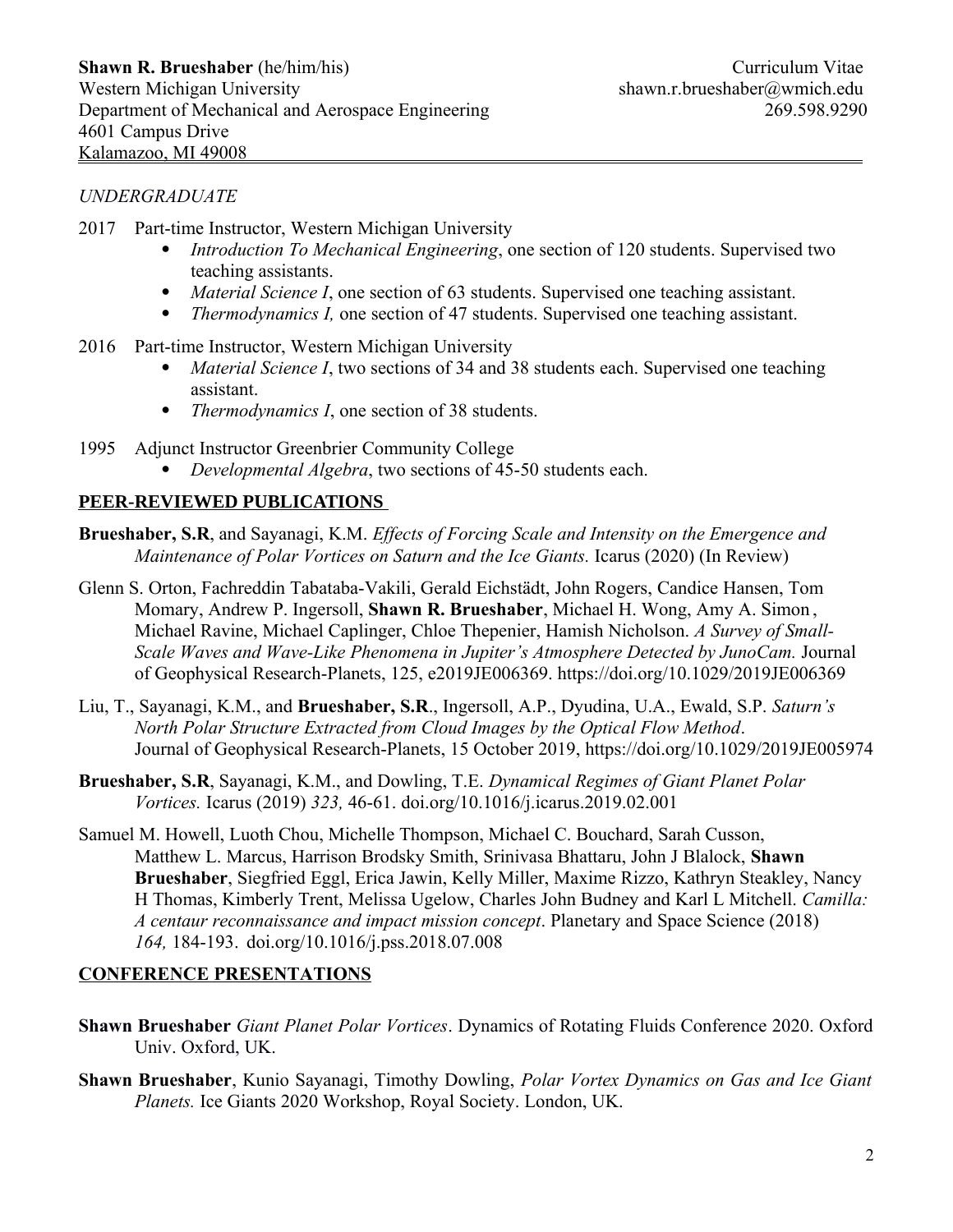- Candice J. Hansen, **Shawn Brueshaber**, Glenn Orton, Thomas Momary, Scott J. Bolton, *JunoCam Images of Castellanus Clouds on Jupiter*, #P44A-05. AGU Fall 2019 Meeting. (Oral Presentation)
- **S.R. Brueshaber,** S. M. Howell , L. Chou , M. Thompson , S. Cusson, M. Marcus, M.C. Bouchard, H. Brodsky Smith, S. Bhattaru , J. J. Blalock, S. Eggl , E. R. Jawin, K. E. Miller, M. Rizzo, K. Steakley, N. H. Thomas, K. Trent , M. Ugelow, C. J. Budney and K. L. Mitchell. *Camilla: A New Frontiers Class Centaur/Reconnaissance Mission Concept from the 2017 NASA-JPL Planetary Science Summer Seminar.* Centaur Exploration Workshop. March 6-8, 2019. (Invited Talk)
- **Brueshaber, S.R.**, Sayanagi, K.M. & Dowling, T.E., *Polar Vortex Dynamics on Gas and Ice Giant Planets.* Abstract ID #422623; American Geophysical Union, Fall 2018 Meeting. (Poster Presentation)
- **Brueshaber, S.R**., Sayanagi, K.M., Dowling, T.E. *Dynamical Regimes of Giant Planet Polar Vortices from Shallow Water Modeling.* Abstract #507.02; 50<sup>th</sup> American Astronomical Society Division of Planetary Sciences Conference. (Oral Presentation)
- M. C. Bouchard , S. M. Howell , L. Chou , M. Thompson , S. Cusson, M. Marcus, H. Brodsky Smith, S. Bhattaru , J. J. Blalock, **S. Brueshaber**, S. Eggl , E. R. Jawin, K. E. Miller, M. Rizzo, K. Steakley, N. H. Thomas, K. Trent , M. Ugelow, C. J. Budney and K. L. Mitchell. *Flyby and Impact of Chariklo: A New Frontiers Class Centaur/Reconnaissance Mission Concept from the 2017 NASA-JPL Planetary Science Summer Seminar.* 49<sup>th</sup> Lunar and Planetary Science Conference 2018. (Poster Presentation)
- **Brueshaber, S.R**., and Sayanagi, K.M., *Dynamics of Giant Planet Vortices. Abstract* #501.01; 48th American Astronomical Society Division of Planetary Sciences Conference. (Oral Presentation)
- **Brueshaber, S.R.**, and Sayanagi, K.M., *Numerical Simulations of Saturn's Polar Cyclones* Abstract #422.27; 46<sup>th</sup> American Astronomical Society Division of Planetary Sciences Conference. (Poster Presentation)

#### **GRANTS & CONTRIBUTIONS TO PROPOSALS** Total personal award to date:**\$549,201**

NASA Solar Systems Workings Program, NNH19ZDA001-N-SSW, *funded (\$402,401) Modeling of Dark Anticyclonic Vortex Formation on Ice Giant Planets.* PI: Dr. Kunio M. Sayanagi, Science PI: Shawn Brueshaber

Dissertation Completion Fellowship**,** 2019 Western Michigan University, *funded (\$20,800)*

NASA Solar Systems Workings Program, NNH18ZDA001-N-SSW, *submitted Modeling of Vortex Evolution on Solar System Giant Planets.* PI: Dr. Kunio M. Sayanagi, Science PI: Shawn Brueshaber

NASA Cassini Data Analysis Program, #NNH18ZDA001N, *submitted Saturn's Time-Dependent Volatile Structure and Transport Using Cassini Observations.* PI: Dr. Csaba Patolai, Collaborator: Shawn Brueshaber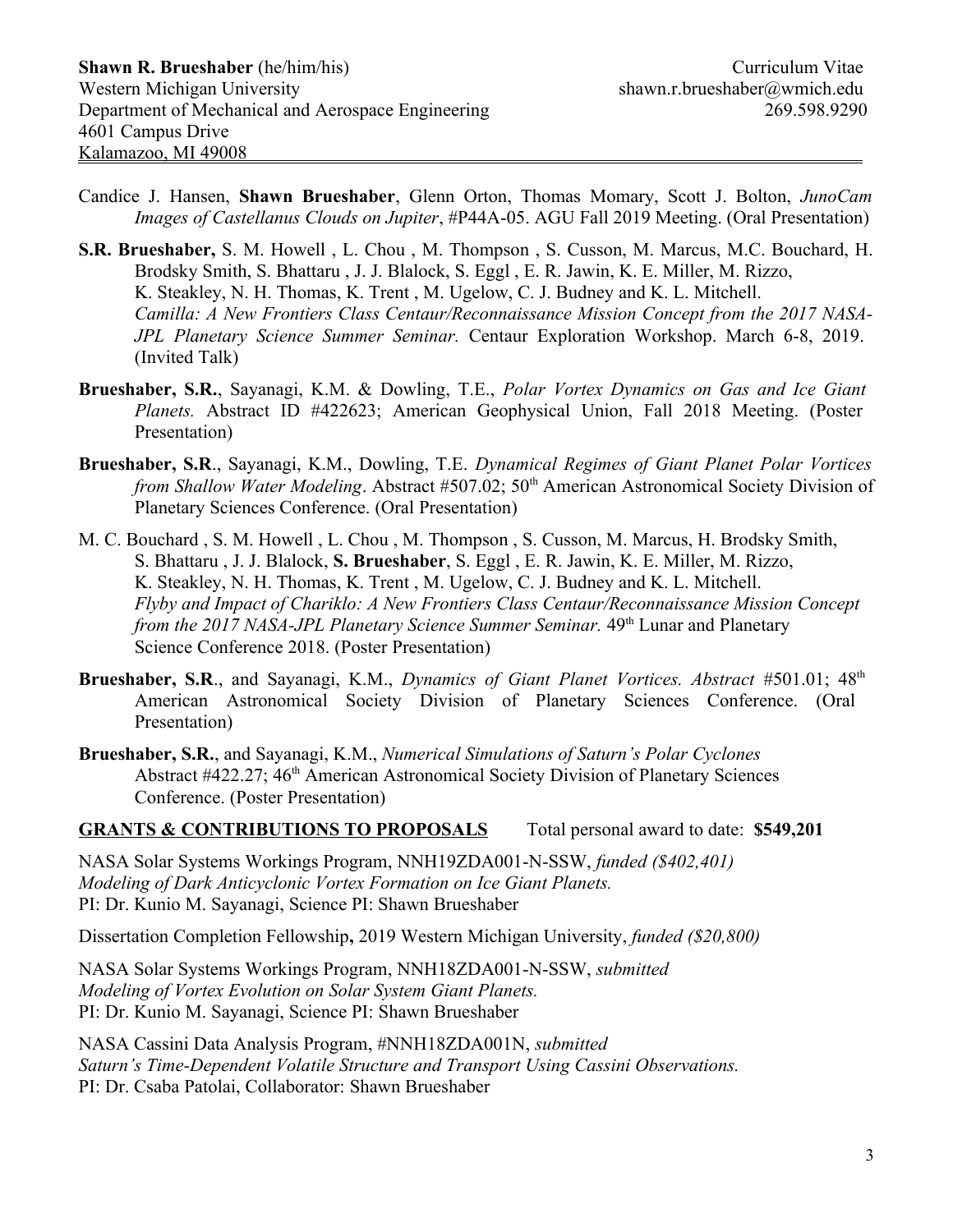NASA Earth and Space Science Fellowship, 2016-2019. Proposal #16-Planet16F-0082, *funded (\$125,000). Accumulation of Polar Vorticity, Towards a Three-Dimensional Theory* PI: Dr. William Liou, Student/Science PI: Shawn Brueshaber

Patricia L. Thompson Dissertation Award, 2016 Western Michigan University, *funded (\$1,000)*

## **PUBLIC TALKS & PRESENTATIONS**

2020 *Polar Vortices on Giant Planets: Results from Atmospheric Modeling*. Univ. of Leicester, Leicester, UK.

- 2020 *I Know Nothing about Uranus (or Neptune). Why we need to Explore the Ice Giants.* Custer Series Lecture, Western Michigan University. Kalamazoo, MI
- 2019 Astronomy on Tap. *Weather and Climate on the Gas Giant Planets*. Lansing, MI.
- 2017 *Weather and Climate in the Solar System*. Kalamazoo Nature Center, Summer Science Seminar Series. Kalamazoo, MI
- 2015 *Accumulation of Polar Vorticity*. Western Michigan University. Kalamazoo, MI Mechanical and Aerospace Engineering Department Seminar Series Talk

## **INDUSTRY EXPERIENCE**

#### JET PROPULSION LABORATORY, Pasadena, CA. 2020-present

*Juno Mission Postdoctoral Scholar*

Responsible for coordinating Earth-based observations of Jupiter to support Juno mission.

## PARKER, Otsego, MI. 2014-2015

## *New Product Development Engineer*

Responsible for developing new products for Parker Fluid Connector Systems Division.

- Designed, constructed, and programmed the data acquisition system for a large flow bench to calibrate new wireless flow sensors for compressed gas applications.
- Improved the design of 900 MHz flow sensors for industrial compressed gas applications.
- Served as project manager for a research and development project in conjunction with The Ohio State University involving sensors for detection and fault analysis in predictive algorithms.
- Left position to pursue doctoral research full-time.

## PRATT INDUSTRIES, Bridgman, MI. 2013

#### *Finite Element/Stress Analyst*

Responsible for developing Pratt's capabilities for linear static and nonlinear stress analysis using Ansys simulation software.

- Successfully developed process from design conception through stress analysis including contact, non-linear effects, and sub-modeling. Dynamic analyses were also developed.
- Job position terminated after loss of several highly anticipated and necessary contracts financially pressured the company to reduce engineering staff.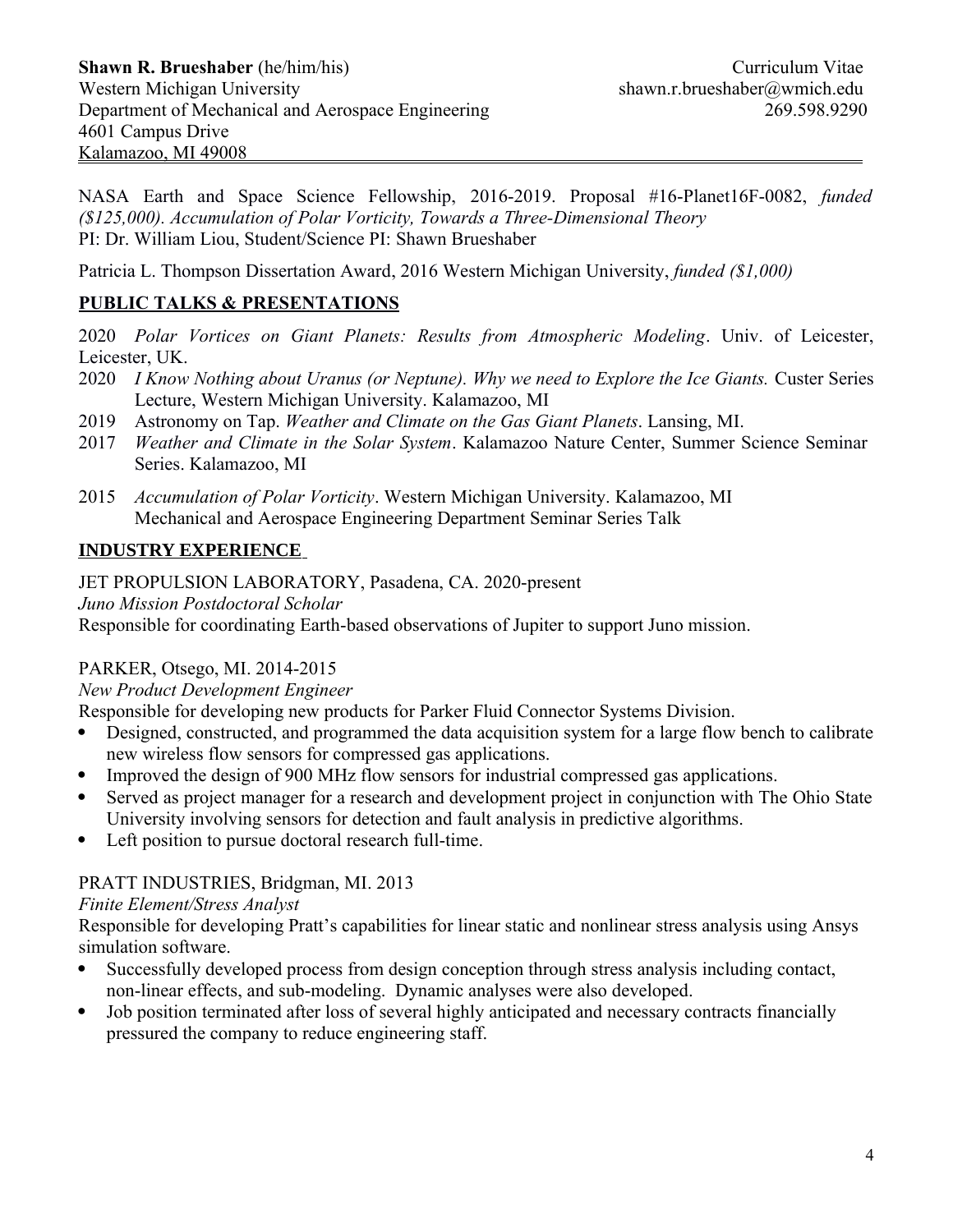## DUNCAN AVIATION, Battle Creek, MI. 2007-2013

#### *Structural Engineer/Analyst*

Responsible for stress analysis upon various aircraft interior modifications, antenna installations, and damage tolerance evaluations/analyses. Work completed using guidance from Interior and Structural UMs/DERs. Analysis tools at include finite elements, spreadsheets, design manuals, classical analysis techniques, and other non-computer based methods.

- ODA (in-house Federal Aviation Administration 'Designated Engineering Representative') Unit Member Candidate.
- Developed in-house damage tolerance methodology for fuselage pressure vessel penetrations for antenna installations.
- Initiated and implemented finite element analysis methodology and acquisition of software for use in company stress analysis.
- Developed a training program for engineering project management and design engineers that supervise or conduct stress analysis.
- Mentored two junior level engineers.
- Aiding senior engineers to develop and train non-degreed engineering personnel in the basics of statics and strength of materials to enhance their design skills.
- Conducted numerous stress analyses and designs for modifications and alterations on Part 23, 25, and 29 aircraft. Worked with company and consultant DERs for approvals, including aircraft monument (galley, closets, etc…) design and stress analyses and antenna installations and design and stress analyses on Part 25 aircraft.
- Assisted company DERs with numerous STC projects on Part 25 and some with Part 26 requirements.

## ALLIANT ENGINEEERING, Kalamazoo, MI. 2005-2007

## *Senior Engineer/Consultant*

Responsible for program and personnel management, design, FEA, mechanical/structural analyses, design of experiment, patent research, and classical mechanical analysis for various engineering projects at a consulting and design firm in aviation, medical, automotive, and architecture industries.

- Research into natural convection-heat transfer effects for a fire suppression system design subjected to sub-zero conditions. CFD and physical testing used to study the physics of the system.
- Structural analysis and design for a large outdoor rotating sculpture including load spectra estimation and fatigue analysis.
- Completed Finite Element Analysis on several hydraulic components and systems for the Boeing 787 Dreamliner while on assignment at Parker-Abex Company. Static strength, fatigue, and vibration analyses were all employed on this project. Wrote technical reports for all analyses and worked with a consultant DER for approval of reports.
- Performed impact analyses on molded plastic parts using both FEA and classical structural analyses techniques.
- Co-Created a patentable design for a carbon composite powered parachute aircraft.

## WHIRLPOOL CORPORATION, St. Joseph, MI. 2004-2005

#### *Project Engineer*

Responsible for project engineering and management of several dishwasher projects. Projects included: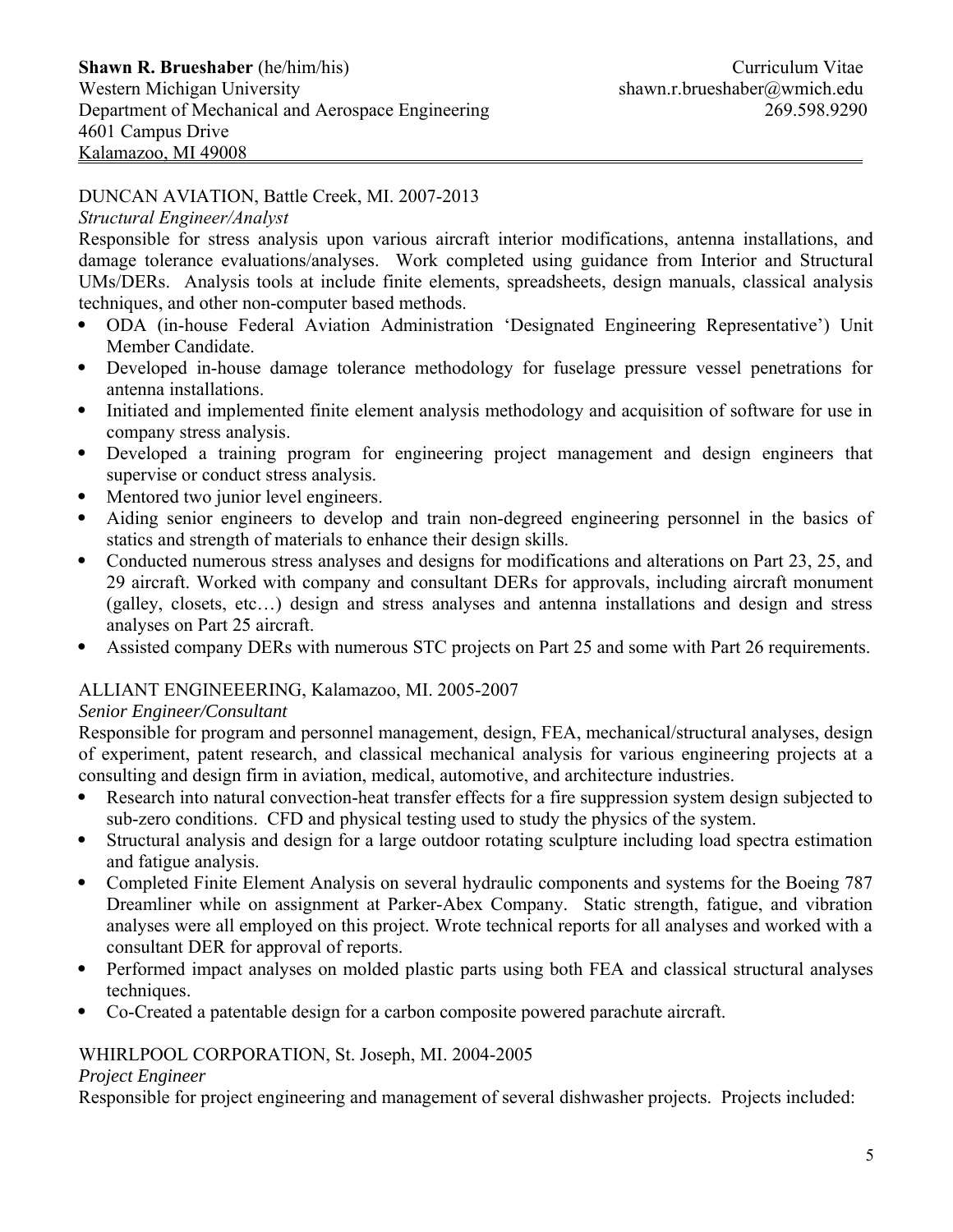- Fully integrated drying improvement and simultaneous cost savings on dishwasher models.
- Performed magnetic valve actuation design on a plastic tub dishwasher line.
- Quick wash cycle research improvement.
- Flow loss reduction on multilevel dishwasher design including spray arms.

## JDM ENGINEERING AND DESIGN, LLC, Kalamazoo, MI. 2001-2004

## *Program Manager/Sr. Mechanical Engineer*

Responsible for program and personnel management, design, finite element modeling (FEM; stress and heat transfer), design of experiment, patent research, and classical mechanical analysis for various engineering projects at a consulting and design firm.

- Responsible for linear FEA and analysis project management for hydraulic and electrical line structural brackets on the Airbus A380 aircraft including fatigue analysis.
- Responsible for linear FEA and design for a new composite ultralight sport aircraft in a compressed time frame. Patent pending with this product.
- Conducted Stress Analysis on Boeing 747-400ER fuel transfer system including fatigue.
- Performed linear FEA, redesign, and patent research on a large mobile scaffold assembly including non-linear material effects.
- Initiated research into composites design and analysis suitable for product development.
- Participated in managerial decisions concerning projects to quote, capital investments, and personnel selection.
- Head of Engineering Analysis division.

## THE JOHNSON CORPORATION, Three Rivers, MI. 1998-2001

## *R&D Engineer/Analyst*

Responsible for research and product development of various steam and water condensate components. Research tools included direct experimentation and Computational Fluid Dynamics (CFD) software packages, as well as Finite Element Analysis (FEA) software. Provided test program guidance and direction to upper-level management.

- Incorporated Computational Fluid Dynamics (CFD) software into product development.
- Performed numerous heat transfer studies (FEA) for temperature measuring designs.
- Assisted Quality Department as an internal auditor.
- Implemented a comprehensive test program to develop and evaluate the performance of steam jet pumps.
- Designed a robust variable orifice product (patentable device) in a very short period saving the company a large contract and preventing a \$1,000 fee per-day fine.
- Company safety team member.

## TI AUTOMOTIVE (BUNDY CORPORATION), Warren, MI, 1997-1998

## *Product Engineer*

Responsible for design, validation, and program management of fluid system components, primarily for fuel systems. Analysis and design of quick connectors was achieved by providing guidance to CAD designers and lab technicians, development of DFMEAs, structural computations, review of testing data,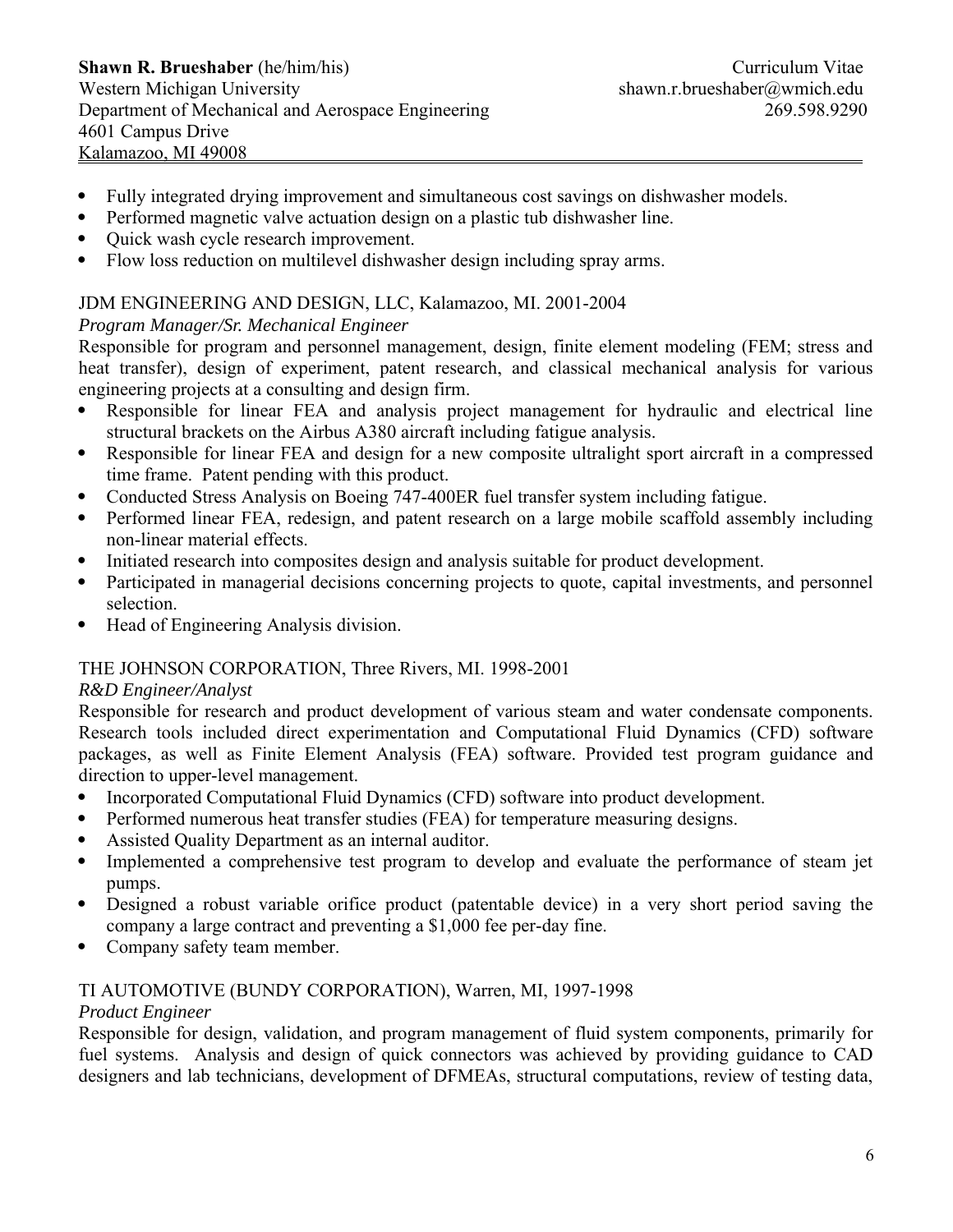consultation with injection molding and metal suppliers and interaction with customer representatives, account managers, and purchasing.

- Lobbied various business unit managers to provide extra funds for laboratory equipment that benefited all business units.
- Developed large volume anti-freeze quick connector for General Motors on short notice.
- Suggested, lobbied extensively, and evaluated Finite Element Analysis (FEA) software for use in metal and plastic quick connector design.
- Planned a research program in conjunction with R&D, suppliers, and business team managers to develop FEA parameters for chemically altered plastic materials for use in design validation.
- Investigated a failure of a product line, discovered a manufacturing-induced failure and proposed a successful remedy.

TECH SPEC, INC., Midland, MI, 1996

## *Applications Engineer*

Responsible for technical consultation on various linear motion products and machine tool components at an industrial distributor. Performed numerous load, lifetime, and structural calculations, established an alternative parts list, technical training seminars, and wrote product description articles in company newsletter.

- Created an effective engineering position from an ill-defined set of management goals. Accomplished this task in conjunction with outside sales and customer input.
- Analyzed customer designs and bearing/machine tool component applications, and built MathCAD documents that were provided to the customer with technical suggestions and recommendations.
- Conducted numerous product/application training seminars for customers and inside personnel in order to increase customer satisfaction and sales.
- Employee of the Month (August 1996).

## **PROFESSIONAL DEVELOPMENT & CONFERENCE PARTICIPATION**

- 2020 Ice Giants 2020 Workshop, London, UK.
- 2019 American Geophysical Union Fall Meeting
- 2019 Outer Planet Assessment Group Summer Meeting
- 2019 Centaur Exploration Workshop
- 2018 American Geophysical Union Fall Meeting
- 2018 AAS 50<sup>th</sup> Division of Planetary Sciences Conference
- 2018 USGS Integrated Software for Imagers and Spectrometers software (ISIS) training
- 2017 JPL Planetary Science Summer Seminar, Propulsion and UV Instrument Lead

Highly selective, 12-week-long spacecraft mission planning and proposal experience culminating in an intensive one-week exercise at JPL. Using both the \$1B New Frontiers-class mission and the \$450M Discovery-class mission, 18 PhD candidates and post-docs designed a spacecraft with a well-developed set of science mission objectives. These objectives stemmed from fundamental questions about the solar system to result in instrument-selection and instrument requirements for a mission to Chariklo 10199, a centaur located 18AU from the sun. Concept development of the spacecraft was achieved in a partnership with JPL's "Team-X," a concurrent engineering team specifically tasked with designing a spacecraft to the detail necessary for a successful NASA mission proposal.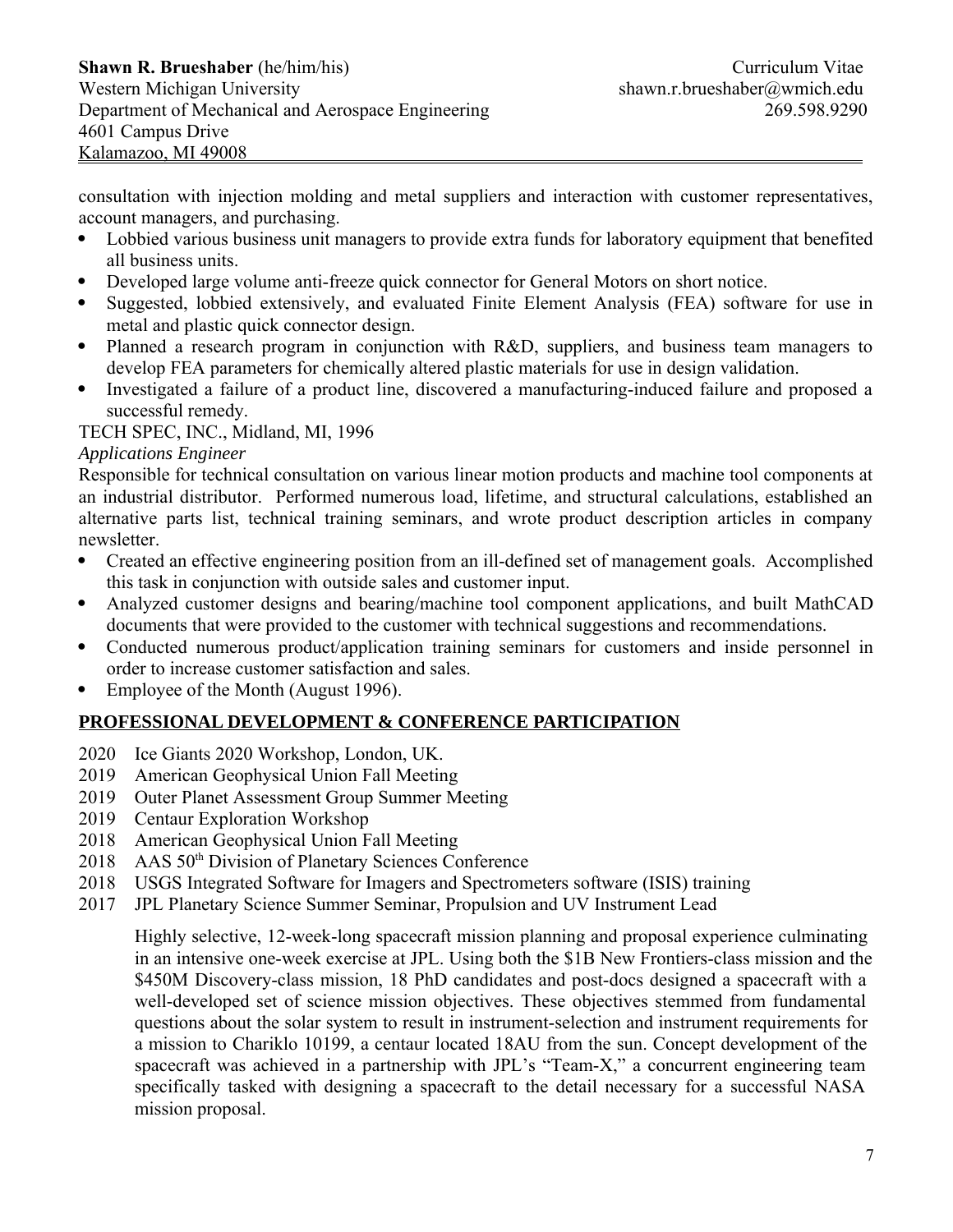- 2017 AAS 49th Division of Planetary Sciences Conference
- 2017 IPPW (International Planetary Probe Workshop) & Ocean Worlds Short Course, 14<sup>th</sup> Conference
- 2016 AAS 48th Division of Planetary Sciences Conference
- 2016 Grant Writing Seminar, "The Dissertation Completion Fellowship"
- 2016 Grant Writing Seminar, "Research and Travel Grants"
- 2015 Ansys Fluent (Computational Fluid Dynamics Software)
- 2015 Design for Six Sigma
- 2014 AAS 46<sup>th</sup> Division of Planetary Sciences Conference
- 2014 LabVIEW I and II Software Training
- 2014 Solid Edge Inventor CAD Software Training
- 2013 Ansys Mechanical Finite Element and Computational Fluid Dynamics Software Training
- 2013 Advanced Fatigue and Damage Tolerance Seminar, University of Washington
- 2011 NEiNASTRAN Laminate and Sandwich Composite Stress Analysis Software Training
- 2010 Federal Aviation Administration's Organizational Delegated Authority Training
- 2009 Federal Aviation Administration's Designated Engineering Representative Seminar
- 2008 Fatigue and Damage Tolerance Seminar, University of Washington
- 2008 Linear-Static Finite Element Analysis with NeiNASTRAN Software
- 2007 Fundamentals of Aircraft Design and Analysis, Kansas University
- 2007 Junior Chamber International "DESIGNER" (Developing Training Programs)
- 2006 Project Management Professional Course, Project Management International
- 2004 Junior Chamber International "PRIME" (Training the Trainer)
- 2004 Junior Chamber International "ACHIEVE" (Fundamentals of Non-Profit Organizations)
- 2004 Junior Chamber International "LEAD" (Fundamentals of Leadership Development)
- 2004 Design Failure Modes and Effects Analysis Training
- 2000 Michigan Occupational Safety and Health Administration Training
- 1997 Eight Discipline Root Cause Analysis
- 1997 Selection of Material for Plastic Parts
- 1997 Designing Plastic Parts for the Injection Molding Process
- 1996 Synergistic Sales Training

#### **PROFESSIONAL SERVICE and MEMBERSHIP**

- 2019-present Letters to a Pre-Scientist
- 2019 Executive Secretary, NASA Grant Panel
- 2018 Division of Planetary Sciences 50<sup>th</sup> Conference, Co-Chair Giant Planet Atmospheres II Session
- 2018-present American Geophysical Union Student Member
- 2012-present Western Michigan University Professional Instructors Organization
- 2017-present NASA Science Mission Directorate Grant Panelist
- 2001-present Kalamazoo Junior Chamber
- 2001-2012 Junior Chamber International
- 2001-2012 United States Junior Chamber
- 2001-2012 Michigan Junior Chamber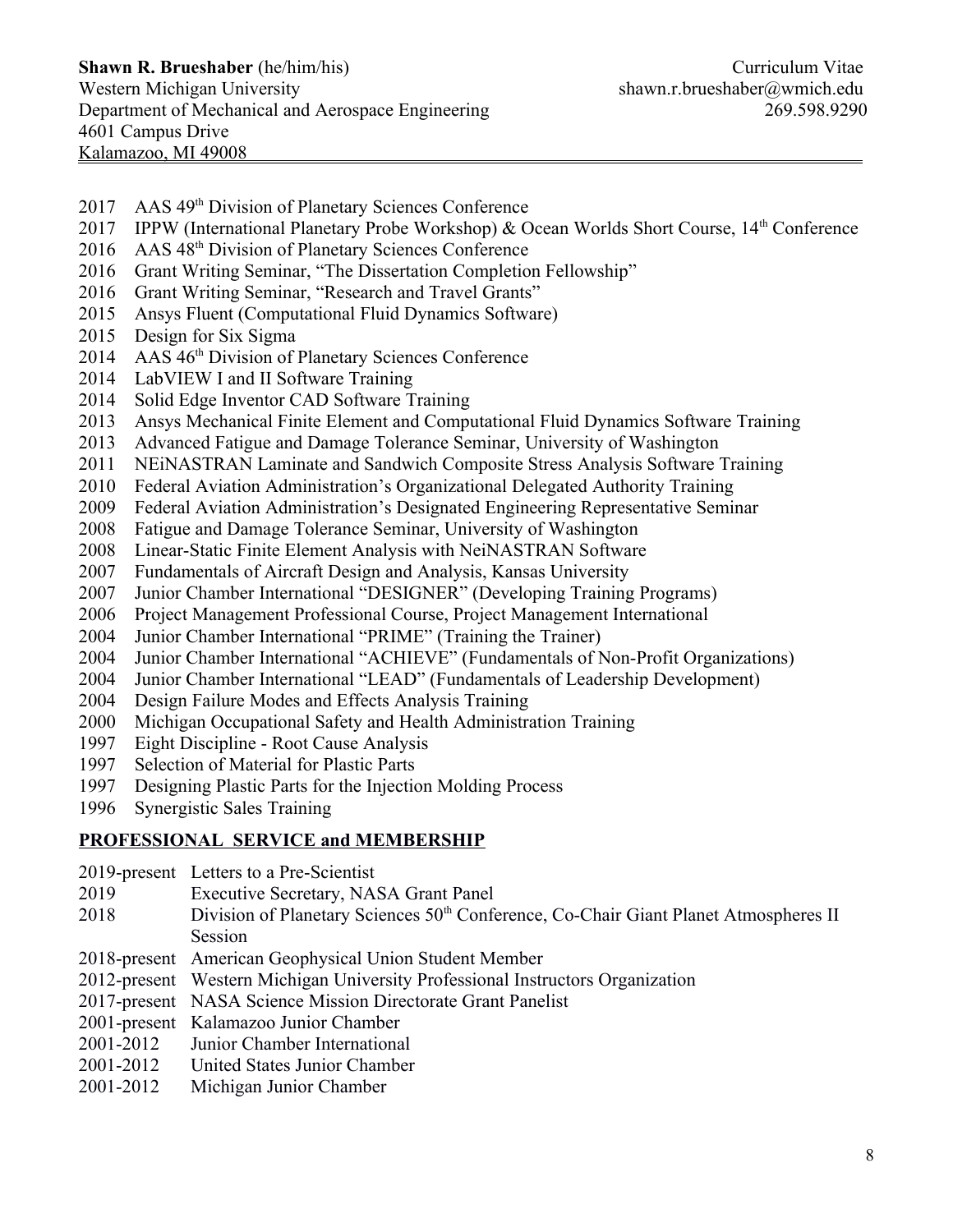# **AWARDS**

- 2017 Western Michigan University, All University Graduate Teaching Effectiveness Award
- 2017 Western Michigan University, Department Graduate Teaching Effectiveness Award
- 2013 Kalamazoo Junior Chamber Honorary Life Membership
- 2007 Michigan Junior Chamber Presidential Medallion
- 2006 United States Junior Chamber Dennis Hamilton Memorial Award
- 2004 Michigan Junior Chamber Presidential Medallion
- 2004 Michigan Junior Chamber Seiji Horiuchi Memorial Award
- 2004 United States Junior Chamber Debate Competition 1<sup>st</sup> Place

# **EXTRACURRICULAR VOLUNTEERING ACTIVITIES**

- 2008 Membership Development Vice President, Kalamazoo Junior Chamber 2006 Vice President, Michigan Junior Chamber 2005 Region Director, Michigan Junior Chamber 2004 Program Manager, Michigan Junior Chamber 2003 Individual Development Vice President, Kalamazoo Junior Chamber 2002 Management Vice President, Kalamazoo Junior Chamber 2001 Director, Kalamazoo Junior Chamber 1995-1996 National Weather Service Certified Weather Observer
- 1989-1992 Air Force Reserve Officer Training Corps

# **MEDIA & PUBLIC ARTICLES**

*"What would happen if you could skydive off the International Space Station?"* Business Insider, July 15, 2018 Technical contributors: **Shawn R. Brueshaber** & Kunio M. Sayanagi

# **REFERENCES**

## **Dr. Kunio M. Sayanagi**

Associate Professor Atmospheric & Planetary Sciences Department Hampton University Email: kunio.sayanagi@hampton.edu Phone: 757.728.6745 Relationship: Dissertation Committee Member/Mentor

## **Dr. Karl Mitchell**

Scientist Jet Propulsion Laboratory Email: Karl.L.Mitchell@jpl.nasa.gov. Phone: 818.393.5519 Relationship: Mentor for Planetary Science Summer Seminar

## **Dr. Koorosh Nagshineh**

Department Chair and Professor Dept. of Mechanical and Aerospace Engineering Western Michigan University Email: koorosh.naghshineh@wmich.edu Phone: 269.276.3292 Relationship: Department Chair & Supervisor for Teaching Appointments

## **Dr. Timothy E. Dowling**

Professor Department of Atmospheric Science University of Louisville Email: timothy.dowling@louisville.edu Phone: 502.852.3927 Relationship: Research Collaborator